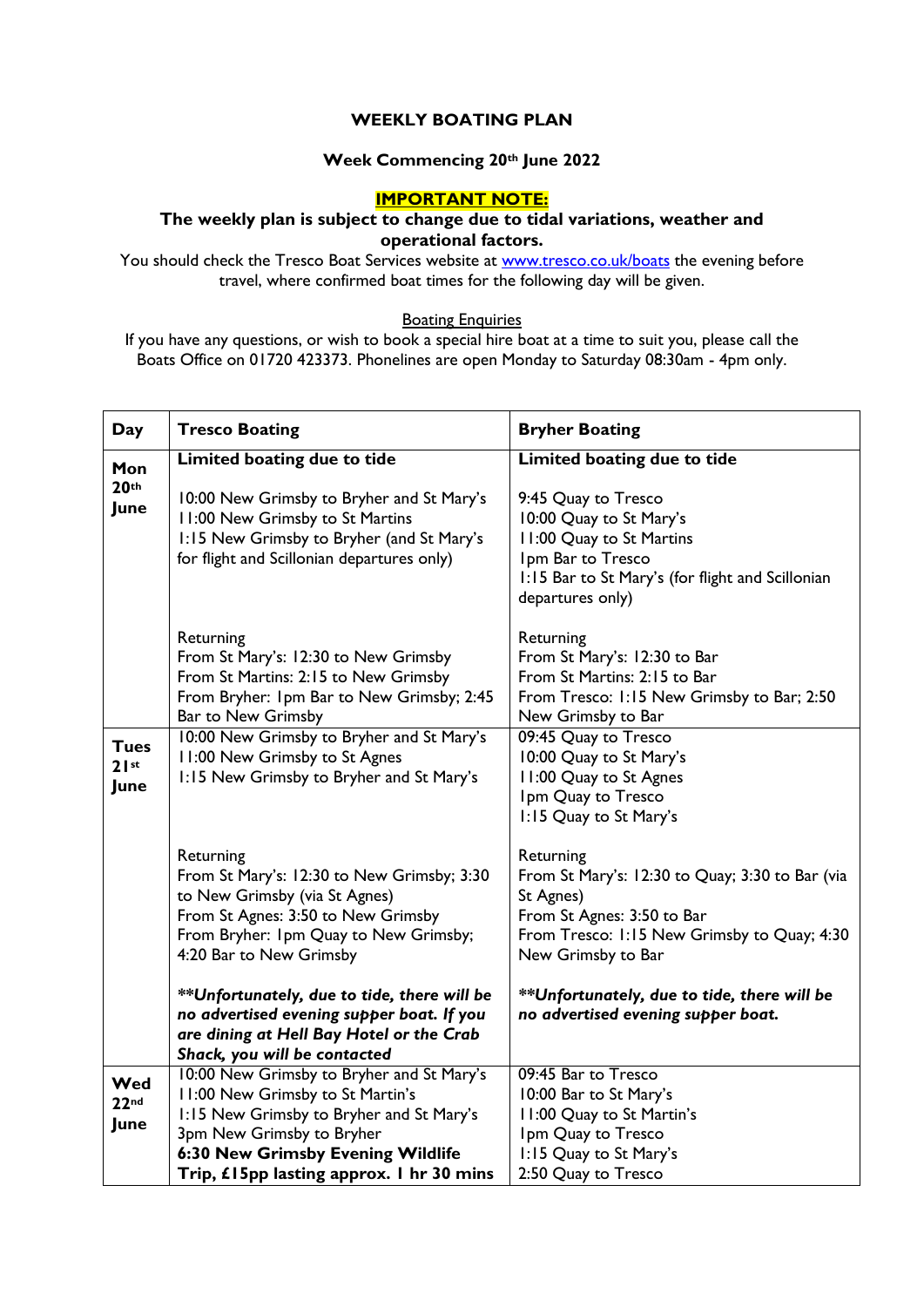|                              |                                                                                                                                                                                                                                                                          | 6:30 Bar Evening Wildlife Trip, £15pp                                                                                                                                                                                                                               |
|------------------------------|--------------------------------------------------------------------------------------------------------------------------------------------------------------------------------------------------------------------------------------------------------------------------|---------------------------------------------------------------------------------------------------------------------------------------------------------------------------------------------------------------------------------------------------------------------|
|                              |                                                                                                                                                                                                                                                                          | lasting approx. Ihr 30 mins                                                                                                                                                                                                                                         |
|                              | Returning<br>From St Mary's: 12:30 to New Grimsby; 2:30<br>to New Grimsby; 4pm to New Grimsby (via<br>St Martin's)<br>From St Martin's: 4:30 to New Grimsby<br>From Bryher: Ipm Quay to New Grimsby;<br>2:50 Quay to New Grimsby; 5pm Bar to New<br>Grimsby              | Returning<br>From St Mary's: 12:30 to Quay; 2:30 to Quay;<br>4pm to Bar (via St Martin's)<br>From St Martin's: 4:30 to Bar<br>From Tresco: 1:15 New Grimsby to Quay; 3pm<br>New Grimsby to Quay; 5pm New Grimsby to<br>Bar                                          |
|                              | Evening supper boat: 6pm New Grimsby to<br>Bryher, returning at 9:10 from Bar                                                                                                                                                                                            | Evening supper boat: 6pm Bar to Tresco,<br>returning at 9:10 from New Grimsby                                                                                                                                                                                       |
|                              | Fancy a fishing trip! Give our office a call<br>on 01720 423373 for a chance to catch<br>your supper!                                                                                                                                                                    | Fancy a fishing trip! Give our office a call on<br>01720 423373 for a chance to catch your<br>supper!                                                                                                                                                               |
| <b>Thurs</b><br>23rd<br>June | 10:00 New Grimsby to Bryher and St Mary's<br>11:00 New Grimsby to St Agnes<br>1:30 New Grimsby to Bryher and St Mary's<br>3pm New Grimsby to Bryher                                                                                                                      | 09:45 Bar to Tresco<br>10:00 Bar to St Mary's<br>11:00 Quay to St Agnes<br>1:15 Quay to Tresco<br>1:30 Quay to St Mary's<br>2:50 Quay to Tresco                                                                                                                     |
|                              | Returning<br>From St Mary's: 12:45 to New Grimsby; 2:30<br>to New Grimsby; 4pm to New Grimsby (via<br>St Agnes)<br>From St Agnes: 4:20 to New Grimsby<br>From Bryher: 1:15 Quay to New Grimsby;<br>2:50 Quay to New Grimsby; 4:50 Bar to New<br>Grimsby                  | Returning<br>From St Mary's: 12:45 to Quay; 2:30 to Quay;<br>4pm to Bar (via St Agnes)<br>From St Agnes: 4:20 to Bar<br>From Tresco: 1:30 New Grimsby to Quay; 3pm<br>New Grimsby to Quay; 5pm New Grimsby to<br>Bar                                                |
| Fri<br>44°C<br>June          | 10:00 New Grimsby to St Mary's<br>11:00 New Grimsby to Bryher and St Martin's<br>1:30 New Grimsby to Bryher and St Mary's<br>~all Scillonian departures~<br>3:10 New Grimsby to Bryher                                                                                   | 10:00 Bar to Tresco and St Mary's<br>I I:00 Bar to St Martin's<br>1:15 Quay to Tresco<br>1:30 Quay to St Mary's ~all Scillonian<br>departures~<br>2:55 Quay to Tresco                                                                                               |
|                              | Returning<br>From St Mary's: 12:45 to New Grimsby; 2:30<br>to New Grimsby (ETA 3:10); 4pm to New<br>Grimsby (via St Martin's)<br>From St Martin's: 4:30 to New Grimsby<br>From Bryher: 1:15 Quay to New Grimsby;<br>2:55 Quay to New Grimsby; 5pm Quay to<br>New Grimsby | Returning<br>From St Mary's: 12:45 to Quay; 2:30 to Quay<br>(ETA 2:55); 4pm to Quay (via St Martin's)<br>From St Martin's: 4:30 to Quay<br>From Tresco: 11:00 New Grimsby to Bar; 1:30<br>New Grimsby to Quay; 3:10 New Grimsby to<br>Quay; 5pm New Grimsby to Quay |
|                              | **Unfortunately, due to tide there won't<br>be a gig boat this evening                                                                                                                                                                                                   | **Unfortunately, due to tide there won't be<br>a gig boat this evening                                                                                                                                                                                              |
|                              | **Unfortunately, due to tide, there will be<br>no advertised evening supper boat. If you                                                                                                                                                                                 | **Unfortunately, due to tide, there will be<br>no advertised evening supper boat.                                                                                                                                                                                   |